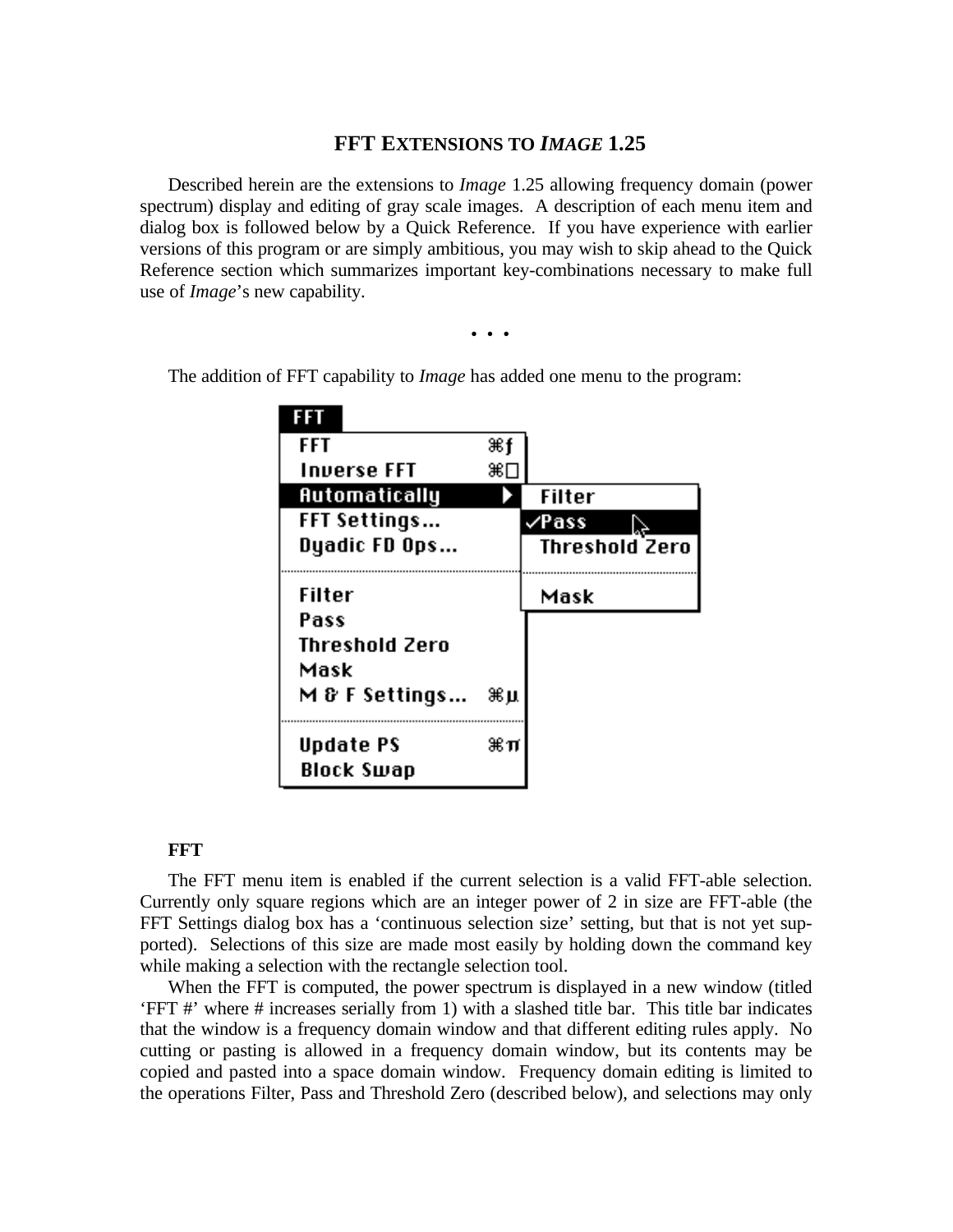be made with the rectangle, oval and rounded rectangle tools. Furthermore, these tools behave differently than in the space domain as is described below under 'Making Selections In the Frequency Domain'.

During the FFT computation, the portion of the image being transformed is displayed in the newly created frequency domain window. If automatic masking (described below) is enabled, a masked version of the original image will appear in the frequency domain window while the computation is taking place.

Once the FFT computation is complete and the power spectrum is displayed in the new frequency domain window, the results window shows the mouse location in a new format. If the mouse is over an active frequency domain window, its location is displayed in polar coordinates. The angle is expressed in degrees (°), while the radius is expressed in either pixels per cycle (p/c) or, if a spatial scale calibration has been made using Set Scale…, in [units] per cycle (e.g. mm/c).

The contents of frequency domain windows can be saved as normal space domain images; the ability to save inverse-transformable power spectra is not yet supported.

The key-equivalent for FFT is Command-Option-F.

#### **An Important Aside: Making Selections in the Frequency Domain**

Selections in the frequency domain can be made with the rectangle, oval and rounded rectangle selection tools (the polygon and freehand selection tools will eventually be supported as well). These selection tools behave differently in the frequency domain because the frequency domain is radially symmetric and therefore redundant. When a selection is made with one of these tools, the effective selection is the union of the original selection with its reflection through the origin. The 'marching ants' marquee portrays this graphically as you make the selection.

It is often desirable to center the selection on the origin and this can be done by pressing the command key while making the selection. As in the space domain, pressing the shift key during selection constrains the selection to have equal width and height. Finally, if you want to make complex selections, the active selection, or 'region of interest', can be added to and subtracted from using the same technique as in the space domain: To subtract a region from the currently active region, hold down the option key while making a new selection; when you're done it will be subtracted from the current region. Do the same while holding down the control key if you want to add to the current selection. It might seem complicated at first using e.g. option-command-shift to subtract a centered square region from the current region of interest, but after a while you'll get the hang of it. All the key combinations are summarized in the Quick Reference below, so you might want to print that page out and keep it around while you're learning.

#### **Inverse FFT**

The inverse FFT menu item is enabled when a frequency domain window is frontmost. When the inverse FFT is computed, the inverse transform is displayed in a new space domain window with title 'I FFT #' where # increases serially from 1. During the inverse FFT computation, a copy of the power spectrum of the original transform is displayed in this window. If automatic Filtering, Passing or Threshold Zeroing (described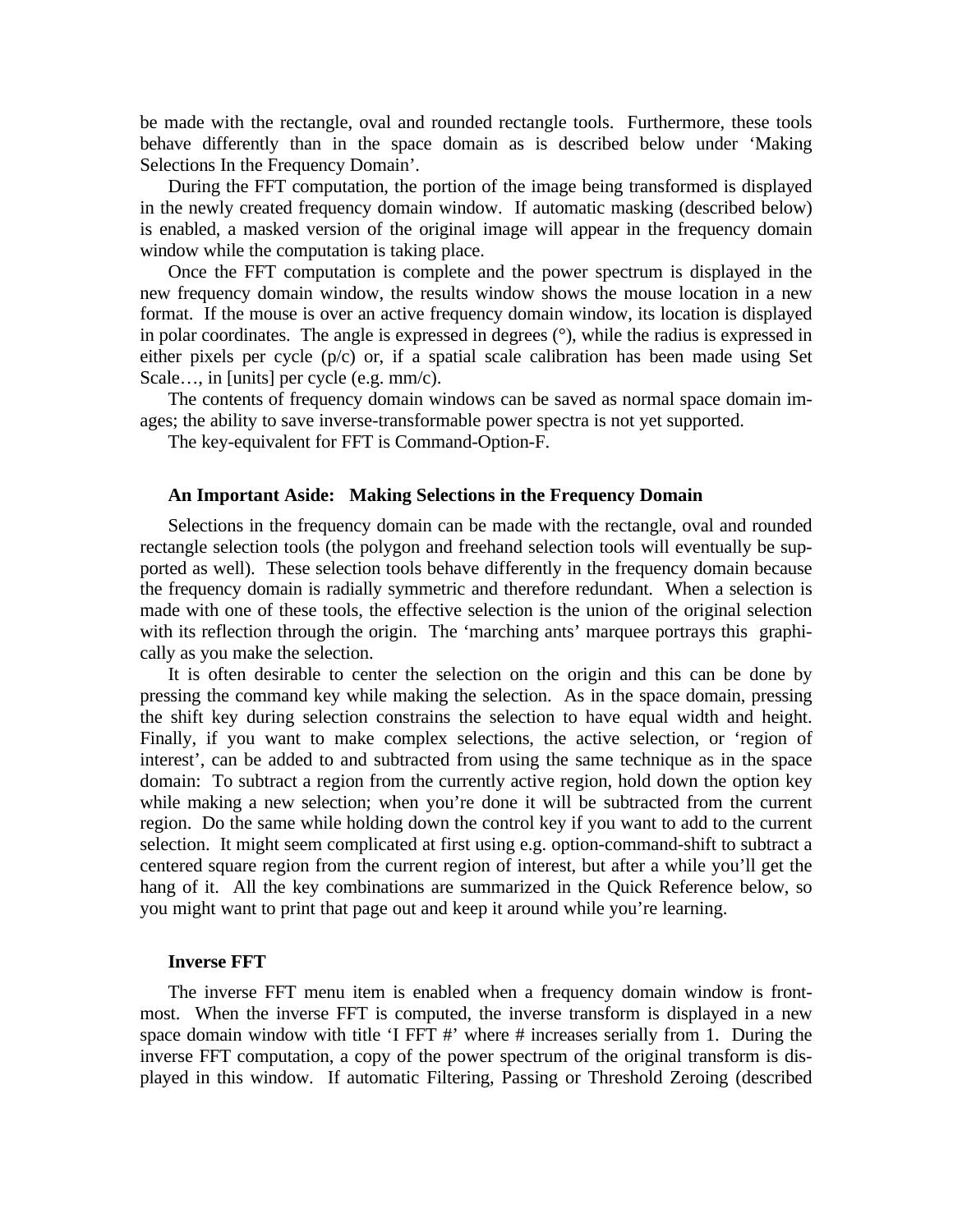below) are enabled, the copy of the power spectrum displayed will reflect these operations.

The key-equivalent for Inverse FFT is Command-Option-Shift F.

# **Automatically**

The 'Automatically' sub-menu allows one to turn automatic Filtering, Passing, Threshold Zeroing and Masking on and off. The first three operations are used in Inverse FFTs, while Masking is used in forward FFTs. All four of these operations can either be done in place using the menu items in the main FFT menu or they can be done automatically to the copy generated during the transform process. By doing these operations automatically, the original copy of the image or power spectrum remains unchanged, eliminating the need to restore or re-compute it.

# **FFT Settings…**

Choosing FFT Settings… brings up the following dialog box:

| FFT Configuration<br>FFT                                            |  |  |
|---------------------------------------------------------------------|--|--|
| ◉ Discrete Selection Size<br>$\bigcirc$ Continuous Selection Size   |  |  |
| ◉ Allocate New FFT Buffer<br>$\bigcirc$ Use Undo & Clipboard memory |  |  |
| $\boxtimes$ Mean Zero                                               |  |  |
| ∩ Pad with Zero<br>$\Box$ Pad with Average                          |  |  |
| Power Spectrum                                                      |  |  |
| PS Scaling: Nth Root                                                |  |  |
| $\boxtimes$ Clip output to [1254]                                   |  |  |
| ŪΚ<br>Cancel                                                        |  |  |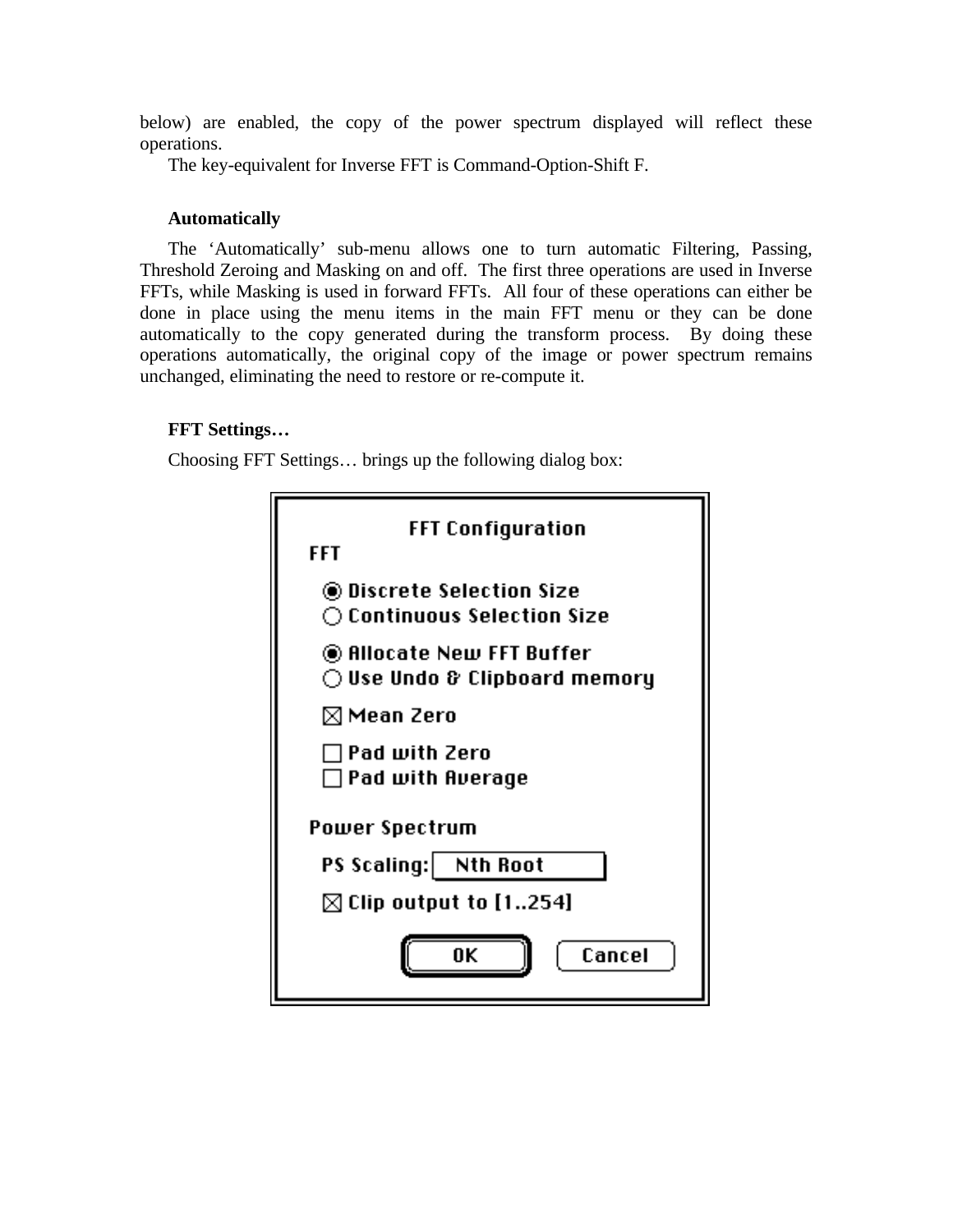## **Discrete & Continuous Selection Size**

The first radio button pair allows one to choose between discrete and continuous selection sizes. Currently, only discrete selection sizes are supported, but a new version due out 'any time now' will allow square selections of any size to be transformed.

#### **Allocate New FFT Buffer / Use Undo & Clipboard memory**

The second radio button pair is only to be used by those with severe memory constraints (those with only 2 Megabytes of memory, for example). Normally, *Image* will try to allocate a new power spectrum buffer for every new frequency domain window it creates, but if you choose 'Use Undo & Clipboard memory', the power spectrum will be computed in the memory normally reserved for the Clipboard and Undo buffer. This allows those with only 2M to compute larger transforms, but the power spectra generated in this way cannot be Inverse transformed, filtered or updated (re-computed).

#### **Mean Zero**

Mean Zero before FFT, when enabled, will cause the mean of the image being transformed to be computed and subtracted from the copy of the image being transformed. This effectively removes the DC component (the central pixel) of the transform and, because this component can otherwise dominate the power spectrum, improve the overall scaling.

#### **Pad with Zero / Pad with Average**

When computing the convolution or correlation of two images by performing dyadic frequency domain operations (described below), one may choose to pad the data to be transformed. When this option is enabled, the transform window will be twice the size (four times the area) of the original transform selection; during the transform computation, the selection will appear in the upper left quadrant of the new frequency domain window. If zero padding is enabled, the other three quadrants will be filled with zeros, while if average padding is enabled, they will be filled with the average value of the selection. Zero padding is necessary if the convolution of two images is to be subsequently sought; without zero padding, the cyclic, or circular, convolution will result. Likewise, padding is necessary for the correlation and autocorrelation operations, however, in this case more detail is brought out if the data is padded with its average value.

#### **Power Spectrum Scaling**

Power spectra are normally log-scaled, but this scaling sometimes brings out more spectral detail at low spatial frequencies than is desired. For this reason, Nth Root scaling, for N in [2..9] and Linear scaling are also supported. After the scaling has been changed using this pop-up menu, the power spectrum displayed in the front-most frequency domain window can be updated to reflect this scaling with the Update PS menu item.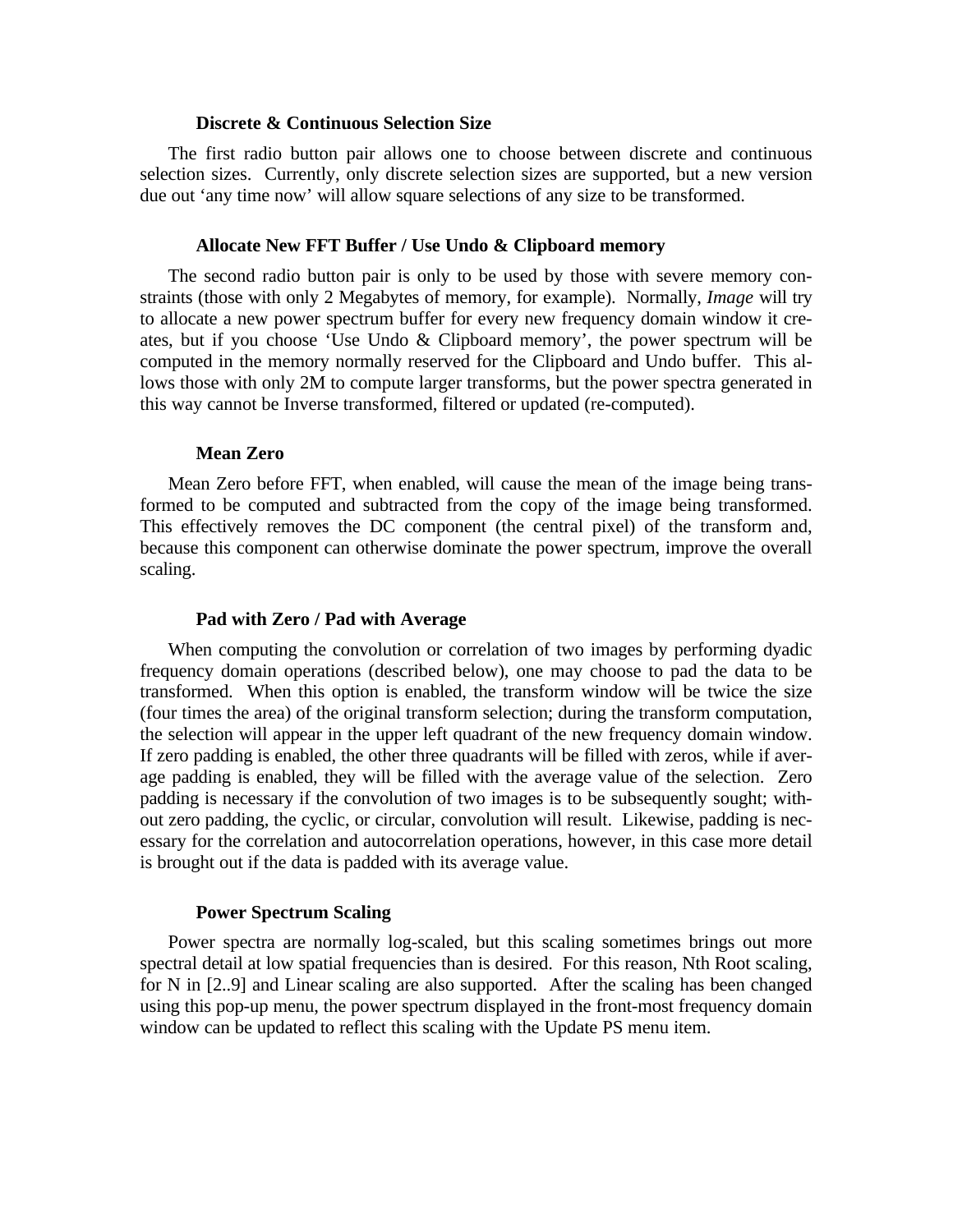#### **Clip Output to [1..254]**

When the power spectrum is computed, it normally is scaled to fill the output range [0..255]. Thresholding, however, allows the user to threshold only pixels in the range [1..254]. Therefore, if the user wants to use Threshold Zero (described below), he will be able to threshold any portion of the power spectrum when 'Clip Output to [1..254]' was enabled prior to the last power spectrum update.

All FFT Settings can be recorded permanently by choosing the 'Record Preferences' menu item in the file menu.

## **Dyadic FD Ops…**

New in this version of image is the support of Dyadic Frequency Domain Operations. With them, *Image* is now capable computing convolutions, deconvolutions, correlations and autocorrelations.



When a frequency domain window is open, this menu item is enabled and choosing it will bring up the dialog box above. The titles of the currently open frequency domain windows appear in two lists, followed by their width (=height) in pixels (Dyadic operations are allowed only on images of equal dimensions). Between these two lists, five radio buttons allow one to select the frequency domain operation desired. In addition to the four common operations, conjugate multiplication is also supported for correlation computations.

The result of the dyadic frequency domain operation appears in a new window, the title of which may be entered into the Output Window field. A default title generated from the selections is provided until one types or clicks in this field.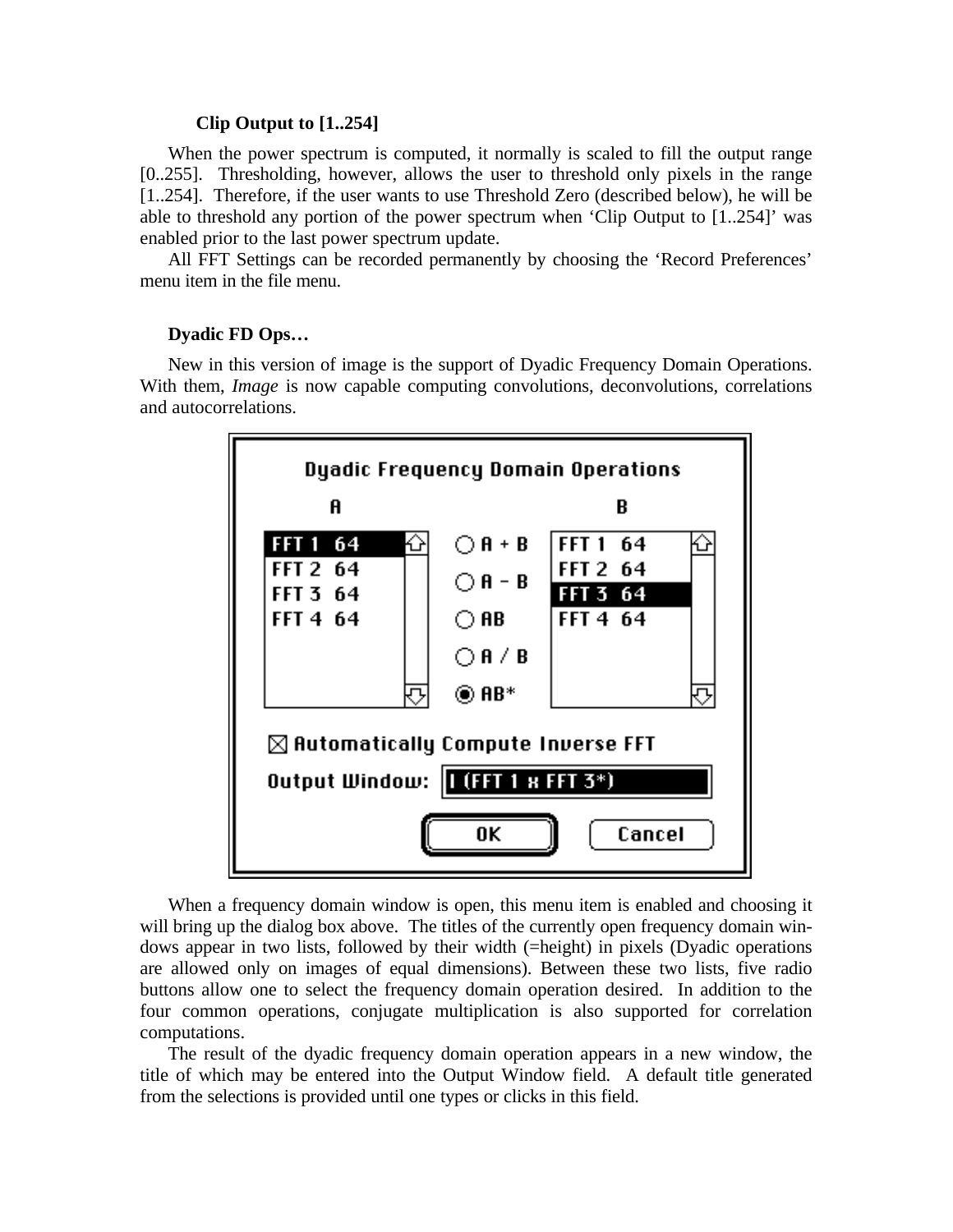#### **Automatically Compute Inverse FFT**

Often one is more interested in the inverse transform of a dyadic frequency domain operation than in the transform itself. When this is the case, the inverse transform can be automatically computed from the result of the frequency domain operation by enabling this item. The new window created by the operation is then a space domain window which, during the inverse transform computation, displays the power spectrum of the dyadic operation's result. Not only does this proceed automatically, but it spares the memory otherwise used by the intermediate frequency domain window and its buffer.

#### **Addition and Subtraction**

The addition and subtraction operations in the frequency domain are equivalent to those in the space domain. They therefore do not hold much interest except to verify the linearity of the transform process. Still, they are included here for completeness.

#### **Multiplication (Convolution)**

Multiplication in the frequency domain translates to convolution in the space domain; two images can be convolved by transforming each of them, multiplying their transforms and inverse transforming the result. While the same computation can be done directly in the space domain using *Image*'s convolution feature, the space domain kernels must be typed in as text files and are limited in size to 63x63. Using the frequency domain operation removes the size restriction and allows one to draw the convolution kernels using *Image*'s drawing tools. While the set of practical applications that demand this new flexibility may be small, the process is a great educational tool.

If data padding (see FFT Settings… above) is disabled, the inverse transform of the product of two transforms will produce the *cyclic* convolution of the two original images. This arises from the sampling-induced periodicity of the image plane. Since the Fourier transform of a sampled image is equivalent to the transform of an infinite periodic replication of the image, the shifting inherent in the convolution operation results in the image overlapping its periodic extension. This creates a circular convolution and the wrap around affect can be easily seen by experimenting with this operation.

In order to produce normal, not circular, convolution, one can avoid the overlap artifact by padding the image to be convolved with zeros. Unlike the autocorrelation function, however, convolution is sensitive to the placement of the extra zeros. By placing them to the lower right (see description under FFT Settings…), no artificial translation is induced.

#### **Division (Deconvolution)**

Division in the frequency domain corresponds to deconvolution in the space domain and serves as the inverse of the multiplication (convolution) operation. For example, if one first multiplies the transforms FFT1 and FFT2 together, leaving the result in a new frequency domain window, FFT1 x FFT2, and then divides this spectrum by either FFT1 or FFT2, the complementary FFT results. Unfortunately, however, the nature of the division operation creates output with a wide dynamic range (not to mention some singularities) that cannot be fully accommodated by the 16 bit integer arithmetic used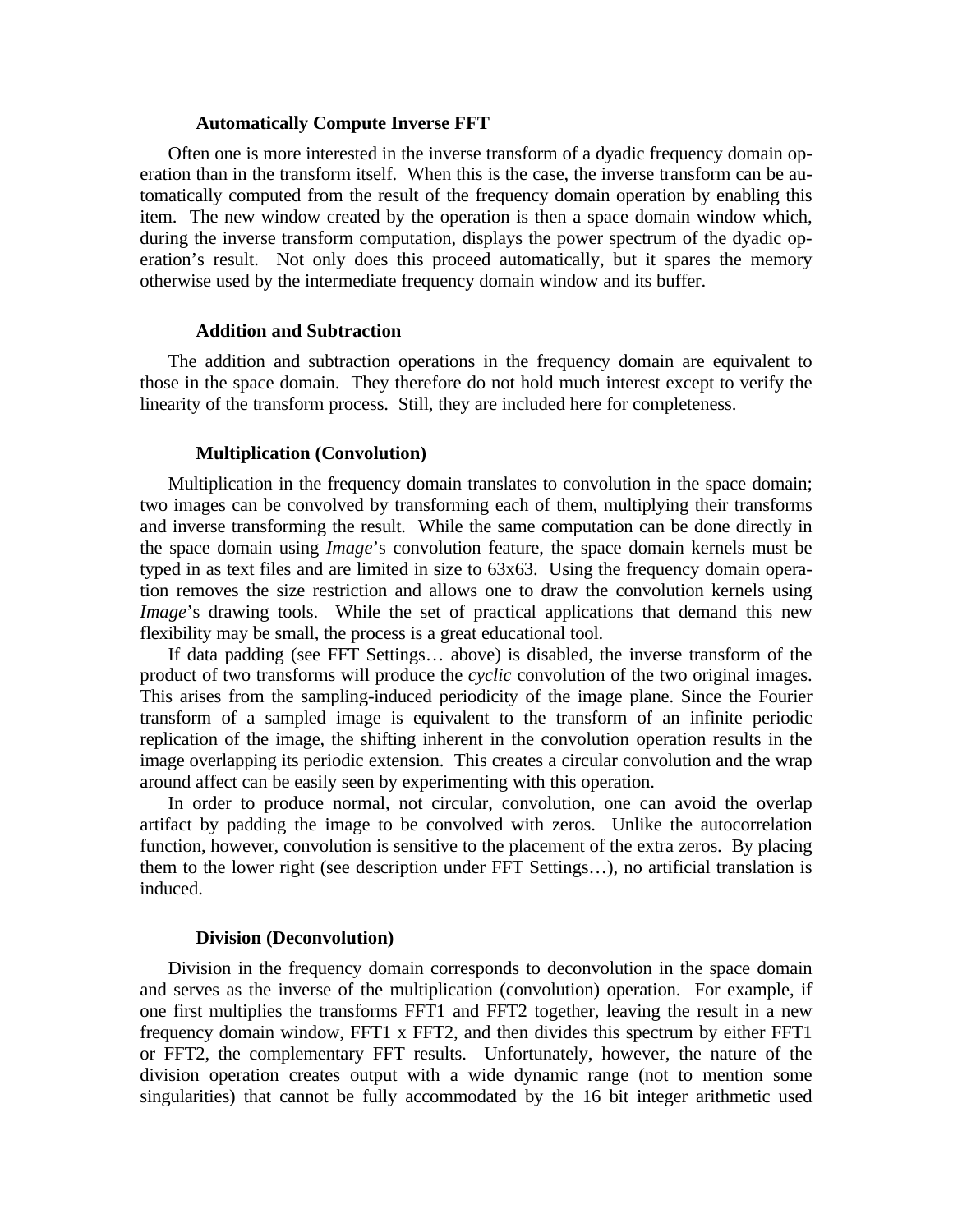throughout these routines. Consequently, often large portions of the quotient transform are lost and the resulting inverse transform suffers accordingly. While this limits the practical use of this deconvolution operation, it is nonetheless impressive to see how well the original object can be recovered from its image when one knows the point spread function with which it was convolved.

## **Conjugate Multiplication (Correlation)**

Conjugate multiplication in the frequency domain translates to correlation in the space domain. The wide use of correlation and autocorrelation operations in imaging science makes this perhaps the most important dyadic frequency domain operation supported by *Image*.

The best way to compute the autocorrelation of an image is to select 'Pad with Average' in FFT Settings before Fourier transforming. This accomplishes two things. First, data padding avoids the characteristic wrap around affect to which correlation, like convolution, is subject. Second, by padding the data with its average value instead of with zeros, more detail is brought out in the autocorrelation function. By padding with zeros, the extended data looks like a modulated rectangle function. In the autocorrelation operation, the signature of the rect function dominates over that of the modulation (your data). By padding with the average value of the data, this rect function autocorrelation signature is removed and the autocorrelation features of the data stand out.

Finally, the result of the autocorrelation operation produces an image that is inherently 'block swapped' or in its 'wrap around' state. If you prefer the more common 'unswapped' representation of the data, it can be rearranged using the Block Swap menu item described below.

Like the FFT Settings, the preferred Dyadic Operation settings can be recorded permanently using 'Record Preferences.'

## **Filter & Pass**

Once a region is selected in the frequency domain, these menu items become enabled and the selection can be either Filtered or Passed. 'Filter' removes or suppresses the spatial frequencies in the current selection while 'Pass' performs the complementary operation. The details of these operations are described under 'Mask & Filter Settings…' below.

## **Threshold Zero**

Another means of frequency domain editing is provided by the Threshold Zero operation. When thresholding in the frequency domain, this menu item is enabled and allows one to select, by using the LUT tool to manipulate the threshold 'density slice', which part of the power spectrum to filter out. Choosing Threshold Zero will zero out all parts of the power spectrum within the thresholding interval (colored red by default). A typical application of this would be to remove all components of the power spectrum except the most dominant peaks.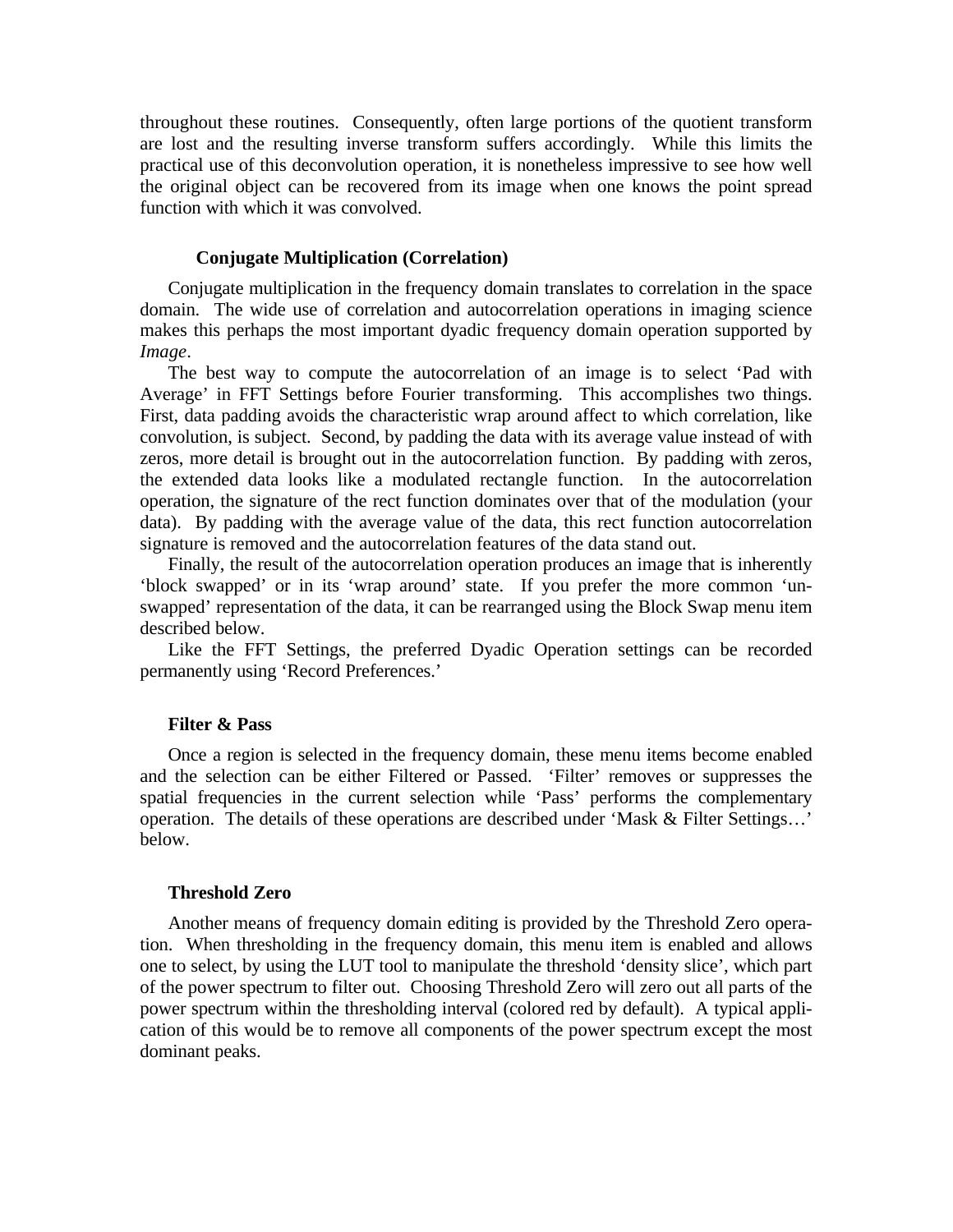In order to make the entire power spectrum fall within the threshold-able interval [1..254], the 'Clip Output to [1..254]' option in the FFT Settings dialog box should be enabled.

Like the Filter and Pass operations, Threshold Zeroing can be performed automatically on inverse transformation to avoid permanent (non-undoable) alteration of the original power spectrum.

## **Mask**

Masking is the space domain analog of Passing: when Masked, an image selection is given a smooth transition to zero at its edges. In contrast to Passing, however, masking is less flexible because it is only enabled for rectangular selections in the space domain and regions inside the mask transition region are passed completely while those outside are zeroed completely.

Why use masking? The discrete two dimensional Fourier transform of an image is effectively the transform of the periodic extension of the image. Tiling the image in the plane can give rise to sharp edges where the right (top) edge of the image meets the left (bottom) edge of its periodic extension. This in turn increases the image's power spectral density in the horizontal and vertical directions; in extreme cases the power spectrum of an unmasked image can be dominated by this cross shaped signature. By masking, however, one guarantees that an image's periodic extension has no sharp edge discontinuities, effectively removing the cross-shaped artifact from the power spectrum. Be aware, however: masking (multiplying) in the space domain is equivalent to convolving in the frequency domain; by masking an image, you are convolving its transform with the transform of the mask, which can also have undesirable effects. In general, masking is used to remove the cross from a power spectrum; if the power spectrum is to be modified and inverse transformed, masking is not used.

Like Filtering, Passing and Threshold Zeroing, Masking can be done automatically during the forward FFT, eliminating the need modify the original image. Unlike the other operations, however, masking *is* undoable.

#### **Mask & Filter Settings…**

Choosing 'M & F Settings…' brings up the following dialog box: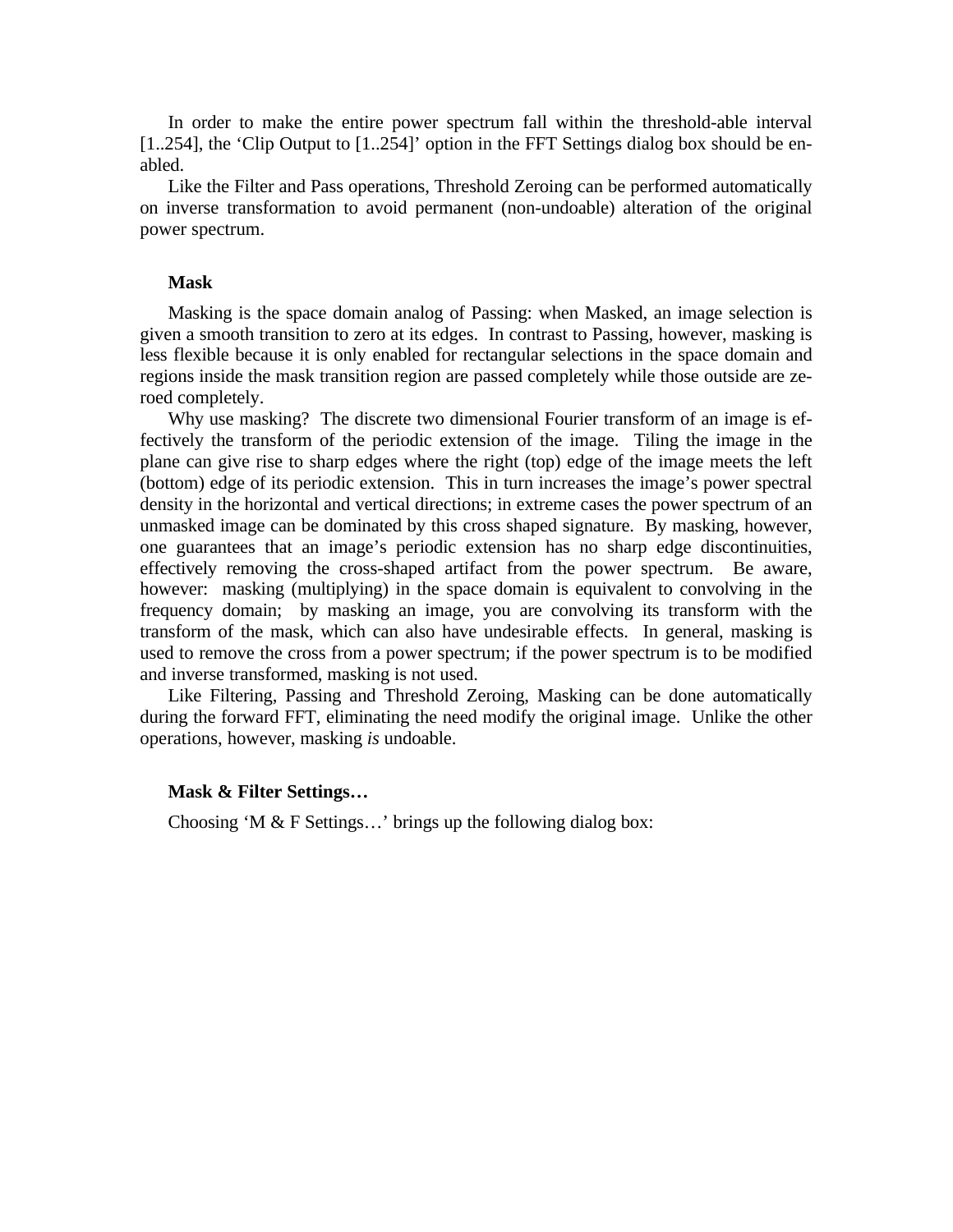

# **Transition Type**

Both the space domain operation Mask as well as the frequency domain operations Filter and Pass support the four different transition types shown below:

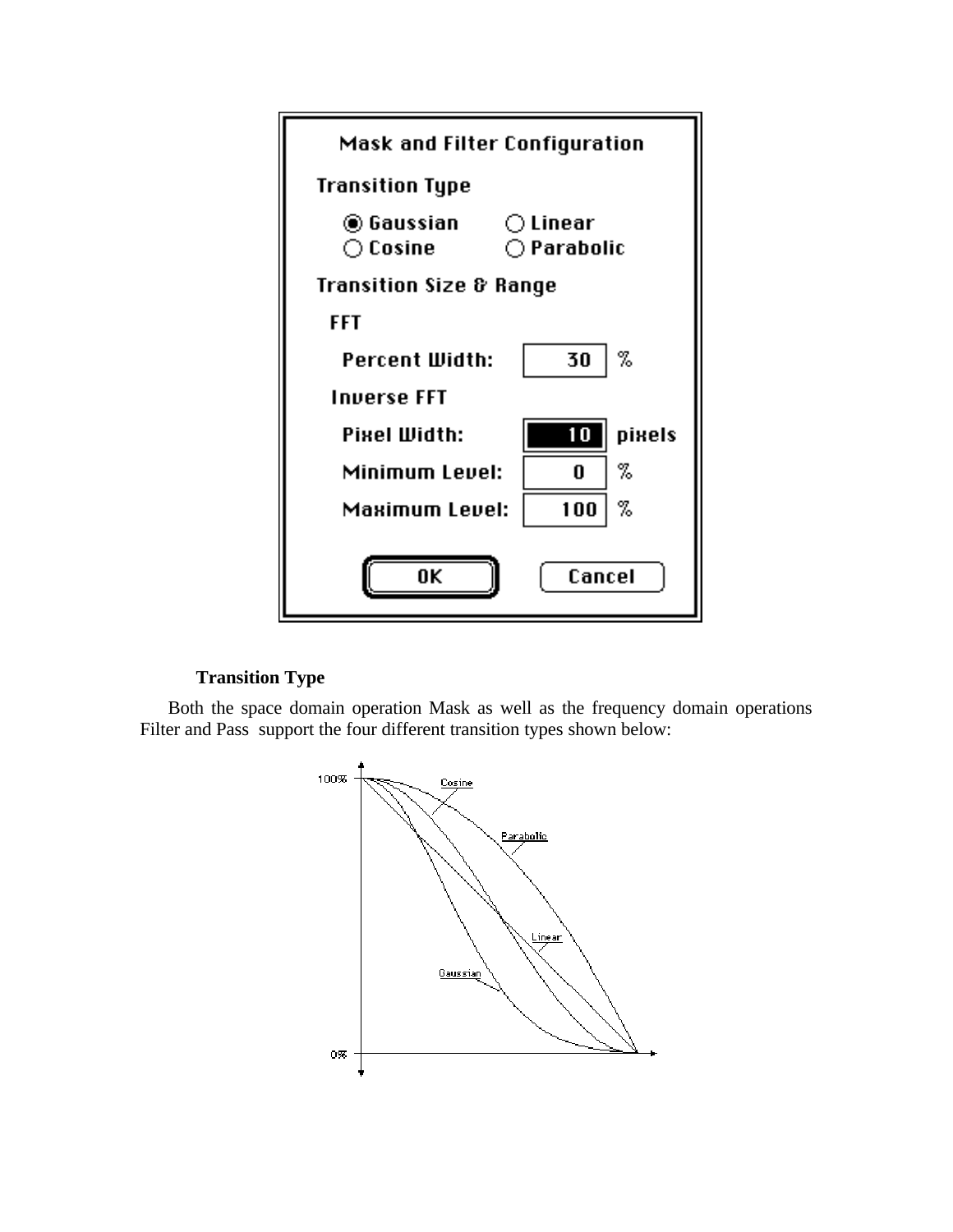These are the transitions that Masks or Filters take from full scale to zero. Both the space and frequency domain images are altered by such Masks and Filters using a multiply operation; each pixel in the transition region is reduced in proportion to the transition function at that point.

#### **Percent Width**

For Masking, the width of the transition region is specified as a proportion of the minimum dimension of the selection rectangle, denoted Percent Width. A Percent Width of 100% will set the width of the transition region to half of the minimum dimension of the selection rectangle and the entire region inside the rectangle will be altered by the mask. Any percent width in  $[0.100\%]$  can be entered in the M & F Settings dialog box.

## **Pixel Width, Minimum & Maximum Level**

Since the Filter and Pass operations can be applied to much more complicated regions in the frequency domain, the transition width is specified in pixels instead. Furthermore, since it may be desirable to suppress, instead of completely eliminate, particular spatial frequencies, you can specify a maximum and minimum level of the transition function.

For example, if the user wants to suppress all spatial frequencies outside the selection by 50% while completely passing all spatial frequencies within the selection, he can set the transition pixel width to 0, the minimum level to 50%, the maximum level to 100% and use the Pass operation.

A graphical representation of a Pass and Filter mask cross section is shown below:



The key equivalent for Mask and Filter Settings is Command-Option-M.

All Mask & Filter Settings can be recorded permanently by choosing the 'Record Preferences' menu item in the file menu.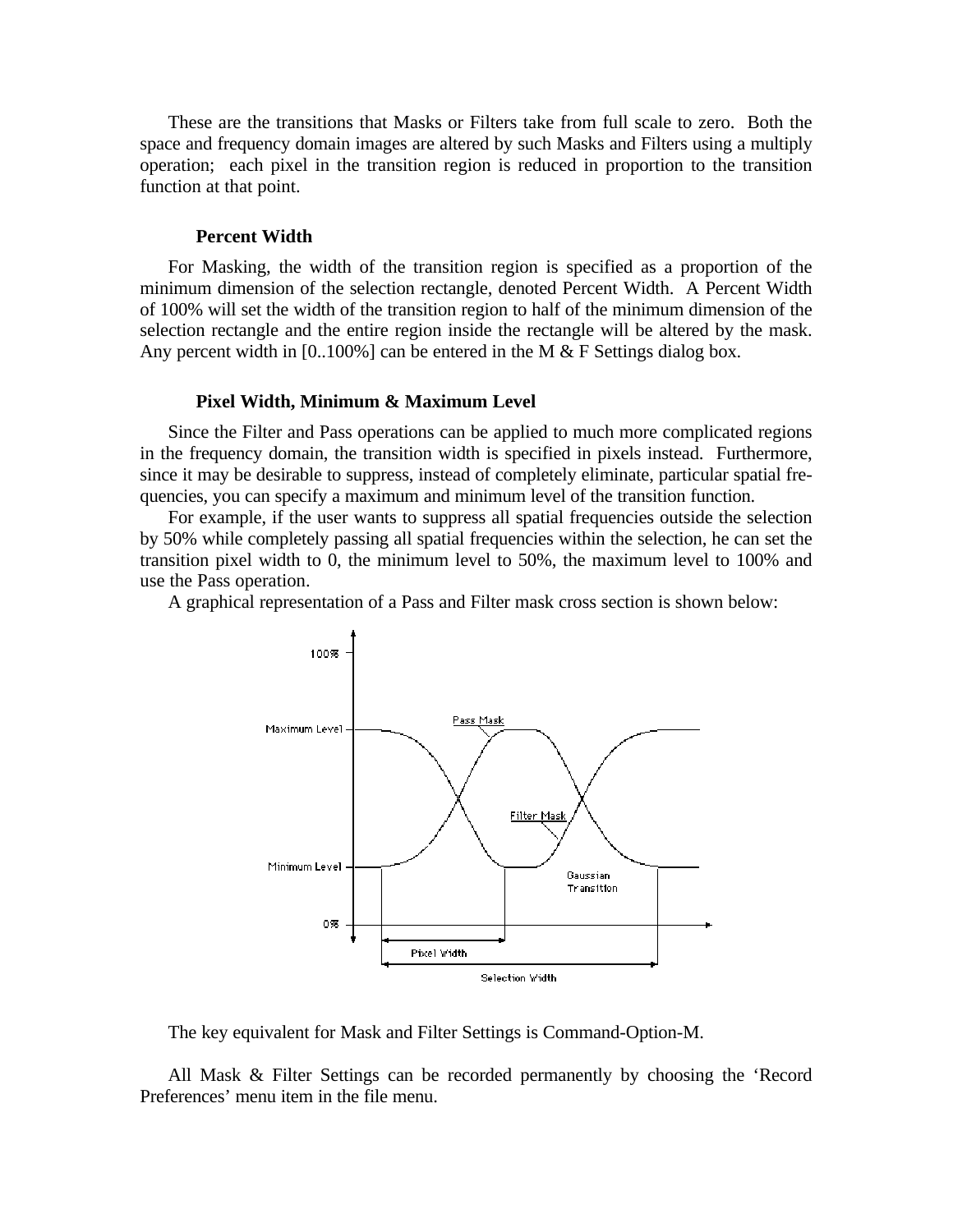## **Update PS**

At any time a frequency domain window is front-most, it's power spectrum can be recomputed using Update PS. If, however, the power spectrum was computed using the 'Use Undo & Clipboard memory' option enabled, the power spectrum cannot be re-computed because the memory used in the original power spectrum computation has likely been corrupted by Undo and Clipboard operations.

Typically, Update PS is used to re-compute the power spectrum after the default scaling or the 'Clip Output to [1..254]' variables have changed.

The key equivalent for Update Power Spectrum is Command-Option-P.

## **Block Swap**

Block swapping is enabled for space domain windows whose width and height are equal and an integer power of two. This happens to include all windows produced by inverse Fourier transformation. Why Block Swap? What *is* Block Swap?

Block Swapping (I'm sure it has a more official name) is performed automatically every time a power spectrum is computed. If you think of an image's origin as being at its geometric center, block swapping simply swaps quadrant 1 of the image with quadrant 3; likewise for quadrants 2 and 4. In the normal, un-swapped, state, the power spectrum's central peak is distributed among the four corners of the image matrix. While this is the format used in all computations, it doesn't correspond to nature's FFT analog, the diffraction pattern, so most spectra are block swapped before display. This menu item allows block swapping for space domain windows only, however, because it is useful in two other contexts.

First, convolution kernels are typically arranged in a block swapped or 'wrap around' state. This puts the maximum of the kernel at matrix index 0,0 (upper left corner) so that convolving with the kernel will not result in a translation. Second, the cross and auto-correlation operations result in inherently un-swapped space domain images, yet like power spectra, correlation functions are often displayed in block swapped format. The Block Swap menu item lets you choose the format you desire.